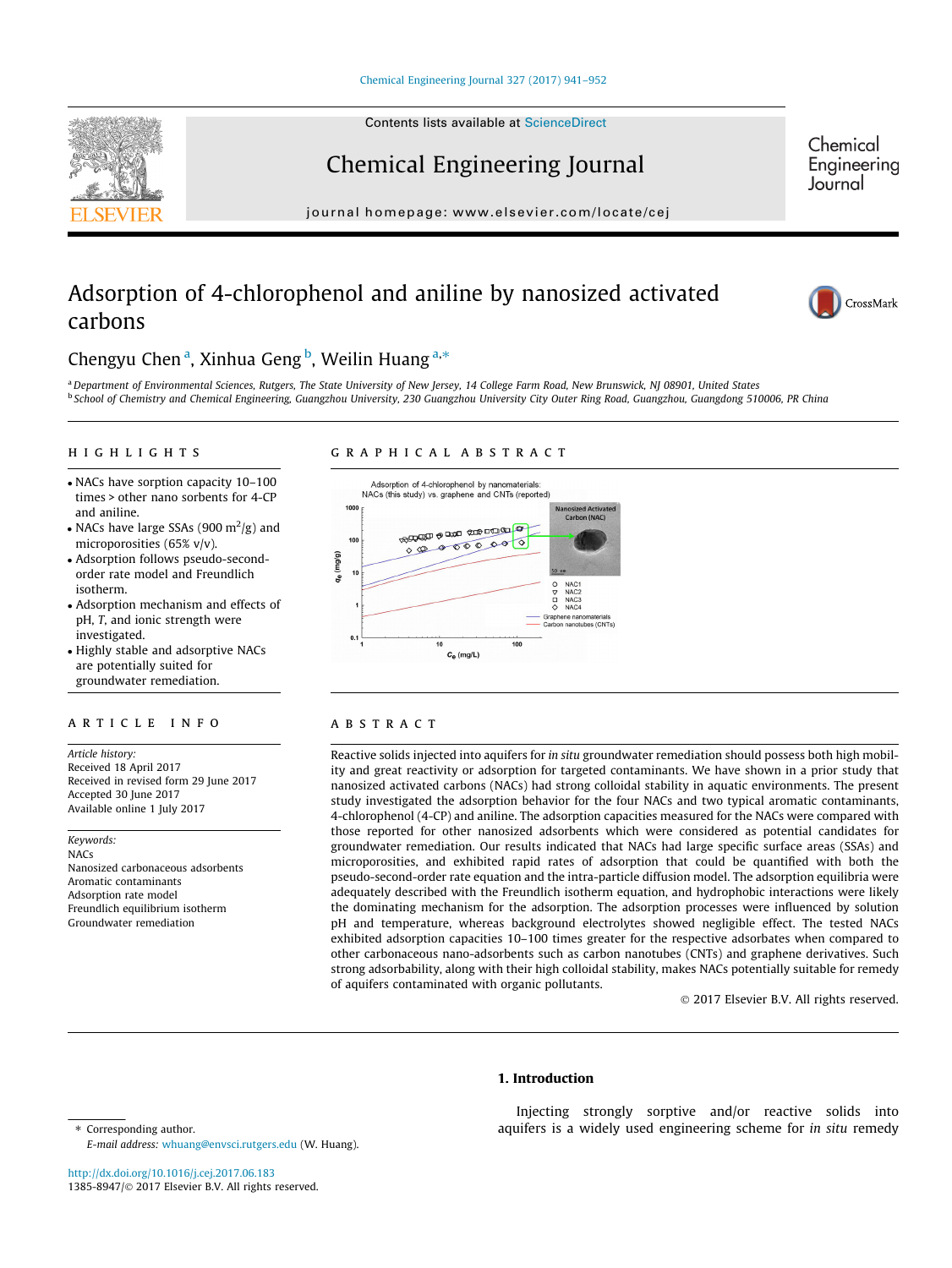of groundwater systems contaminated with toxic organic and inorganic chemicals [\[1\]](#page--1-0). The injected solids presumably not only are highly reactive, but also can remain suspended and can travel along with groundwater in polluted aquifers over long periods of operating time [\[2\]](#page--1-0). Searching for innovative nanomaterials that meet the two criteria has long remained a top priority in the field of groundwater remediation.

Manufactured carbonaceous nanomaterials have recently been considered as potential adsorbents for serving such remedial purposes because they have nano-structures, large specific surface areas (SSAs), controlled pore size distribution, and tunable surface chemistry, which overcome various intrinsic limitations of conventional carbonaceous adsorbents [\[3,4\].](#page--1-0) Indeed, their high sorption capacities and more stable colloidal properties may be better suited for decontamination of groundwater systems. Prior studies have quantified and compared the aqueous adsorption of pollutant onto various carbonaceous nanomaterials, such as carbon nanotubes (CNTs) (single-walled, SWCNTs or multi-walled, MWCNTs), graphene and derivatives (graphene oxides, GO or reduced graphene oxides, RGO), fullerenes  $(C_{60})$ , and carbon nanospheres (CNS) [\[4,5\].](#page--1-0) CNTs were shown to have more efficient adsorption of large size molecules due to their larger pore sizes compared to conventional activated carbons (ACs). However, due to their strong inter-particle interactions, pristine CNTs are prone to aggregation, forming settleable aggregates in aqueous solutions, which significantly reduces both the SSA available for pollutant adsorption and their mobility in porous media  $[6]$ . Surface functionalization of CNTs may alleviate their aggregation in water, but can lower their adsorption capacity for organic pollutants. For instance, the adsorption capacities of MWCNTs for synthetic organic compounds were reduced by 25–30% after surface functionalization [\[7\].](#page--1-0) With different structures and functional groups, two-dimensional graphene and its derivatives such as GO have adsorption capacities comparable to CNTs for both organic compounds and heavy metals, and are also more stable against aggregation compared to CNTs [\[1\]](#page--1-0). However, the reported toxicity and high costs of CNTs and GO nanomaterials are the major roadblocks preventing their potential application as adsorbents in water treatment  $[1,3]$ . Other manufactured carbonaceous nano-adsorbents, such as fullerene and CNS, have low SSAs of 0.07–10 [\[5\]](#page--1-0) and 1.2–100  $\rm m^2/g$  [\[8\]](#page--1-0), respectively, and thus exhibit much lower adsorption capacities compared to AC materials with large SSAs. For example, the adsorption capacity for naphthalene by fullerene was about 1000-fold lower than ACs [\[9\]](#page--1-0).

Conventional AC materials are among the best adsorbents for water treatment due to their high adsorption capacities for a broad spectrum of pollutants, well understood adsorption mechanisms, and high cost-effectiveness [\[10\].](#page--1-0) Powdered activated carbon (PAC) materials with particle sizes ranging from a few to  $40 \mu m$ are known as strong sorbents for various contaminants, but they could be readily immobilized in aquifer due to filtration mechanisms. They are apparently not ideal reactive solids for in situ groundwater remediation. Two prior studies proposed to utilize AC suspensions having particle sizes of 800 nm as a stable mobile adsorbent that could be injected into contaminated aquifers [\[11,12\].](#page--1-0) Nanosized activated carbons (NACs) with properties and adsorbability likely similar to conventional ACs may be better candidates. Meanwhile, NACs may have no obvious toxicity or adverse effect as revealed by clinical and biological studies using NACs as drug carriers and as disease tracers during surgery treatments [\[13–16\]](#page--1-0). However, few studies have examined their adsorption properties for organic (e.g., methyl orange dye [\[17\]](#page--1-0) and organophosphorus malathion pesticide [\[18\]](#page--1-0)) and inorganic pollutants (e.g., arsenic  $[19]$  and copper  $[20]$ ) in aqueous solutions.

The goal of this study was to quantify the adsorption properties for four NACs in an effort to assess their applicability in groundwater remediation. In a prior study [\[21\]](#page--1-0), we found that NACs have high colloidal stability against aggregation under typical freshwater chemistry conditions. Herein, the four types of NACs investigated in that prior study were chosen to investigate their adsorption behavior for two aromatic pollutants, 4-chlorophenol (4-CP) and aniline, in aqueous solutions. These two target pollutants were chosen because chlorophenols and anilines are toxic, carcinogenic, and environmentally related contaminants commonly found in groundwater [\[22–26\]](#page--1-0). The results showed that their adsorption capacities were one or two orders of magnitude greater when compared with other nanosized adsorbents that were considered in prior studies as potential active reagents. The strong adsorption, along with high colloidal stability, makes NACs better candidates for remedy of contaminated groundwater systems.

#### 2. Materials and methods

#### 2.1. Adsorbents

The four NACs purchased from US Research Nanomaterials, Inc. (Houston, TX) were assigned as NAC1, NAC2, NAC3, and NAC4, which were the same nanomaterials investigated in our prior study [\[21\]](#page--1-0). According to the supplier, the four NACs were produced from a selection of different plant materials ([Table 1\)](#page--1-0) through carbonization, activation, grinding, and classification. For better comparison with the four NACs, a commercial Hydrodarco©C PAC produced via steam activation of lignite coal was also obtained from Norit Americas Inc. (Marshall, TX) and used as the fifth adsorbent. These five AC adsorbents were stored in a desiccator prior to use.

#### 2.2. Characterization of adsorbents

The porous structures of the adsorbents were characterized using the methods of  $N_2$  gas adsorption-desorption isotherms obtained at 77 K on a Micromeritics TriStar II 3020 instrument (Micromeritics Instrument Corp., Norcross, GA), yielding results of the SSA and the pore distribution using the Brunauer-Emmett-Teller (BET) and Barrett–Joyner–Halenda (BJH) methods, respectively. The size and morphology of the adsorbents were examined on a scanning electron microscope (SEM) (MERLIN, Zeiss, Oberkochen, Germany) and on a transmission electron microscope (TEM) (Topcon 002B, Topcon Corp., Tokyo, Japan) operating at 200 kV. The hydrodynamic sizes of NACs were measured in water by dynamic light scattering (DLS) using a Malvern Zetasizer Nano ZS instrument (Malvern Instruments, Worcestershire, UK).

#### 2.3. Chemicals and solutions

Aniline (ACS grade, +99%) and 4-CP (+99%) were purchased from Sigma-Aldrich Chemical Co. (St. Louis, MO) and Alfa Aesar (Ward Hill, MA), respectively, as the target pollutants. The selected physicochemical properties of the adsorbate chemicals are presented in [Table 2](#page--1-0). Calcium chloride, sodium azide, acetic acid, hydrochloric acid, and sodium hydroxide of ACS grade were obtained from Sigma-Aldrich Chemical Co. (St. Louis, MO). Methanol and acetonitrile of HPLC grade were purchased from Honeywell International, Inc. (Morris Plains, NJ) and EMD Millipore (Billerica, MA), respectively.

Stock solutions of the adsorbates at 1000 mg/L were prepared by dissolving their pure liquids in background solution containing 10 mM CaCl<sub>2</sub> in Milli-Q water (resistivity of 18.2 M $\Omega$  cm) with  $200 \text{ mg/L}$  sodium azide (NaN<sub>3</sub>) as a biocide. All working solutions of desired solute concentrations were prepared by successive dilution of respective stock solutions with the background solution.